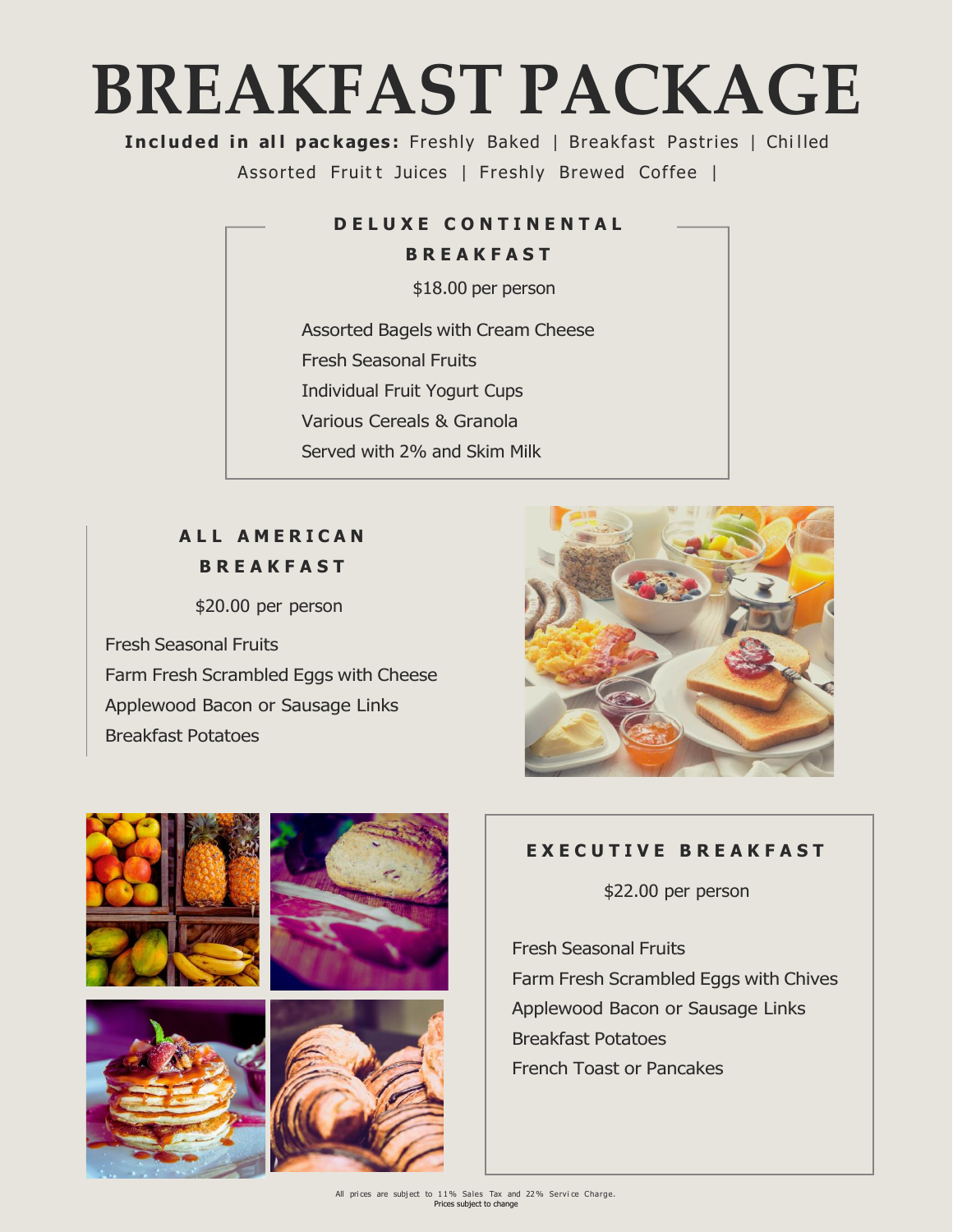## **LUNCH PACKAGE**

**Inc luded in al l pac kages :** Dinner Rolls | Freshly Brewed Coffee and Hot

Tea | Dessert |

### **S O U P, S A L A D & B A K E D**

#### **P O T A T O**

\$22.00 per person

Soup du Jour

Classic Caesar and Spinach Salads

Over-Sized Baked Potatoes served with Toppings of Cheddar and

Monterey Jack Cheeses, Broccoli, Scallion, Peppers, Bacon, and

Blackened Chicken, Hearty Chili, Butter & Sour Cream

## **M E X I C A N F I E S T A**

\$22.00 per person Chicken Tortilla Soup, Tri-Color Tortilla Chips with Salsa Add Beef: \$26.00 per Person Citrus Marinated Chicken Breast Strips, Tossed with Roasted Peppers, Onions, and Tomatoes Served with Flour Tortillas Spanish Rice, Refried Beans Appropriate Condiments Cinnamon and Sugar Covered Churros



## **T H E " C L A S S I C " B U F F E T**

\$24.00 per person, Choice of One (1) \$28.00 per person, Choice of Two (2)

Soup du Jour or House Salad Meatloaf, Chicken, Pork Loin, London Broil, Broiled Tilapia Garlic Mashed Potatoes or Wild Rice, Seasonal Vegetables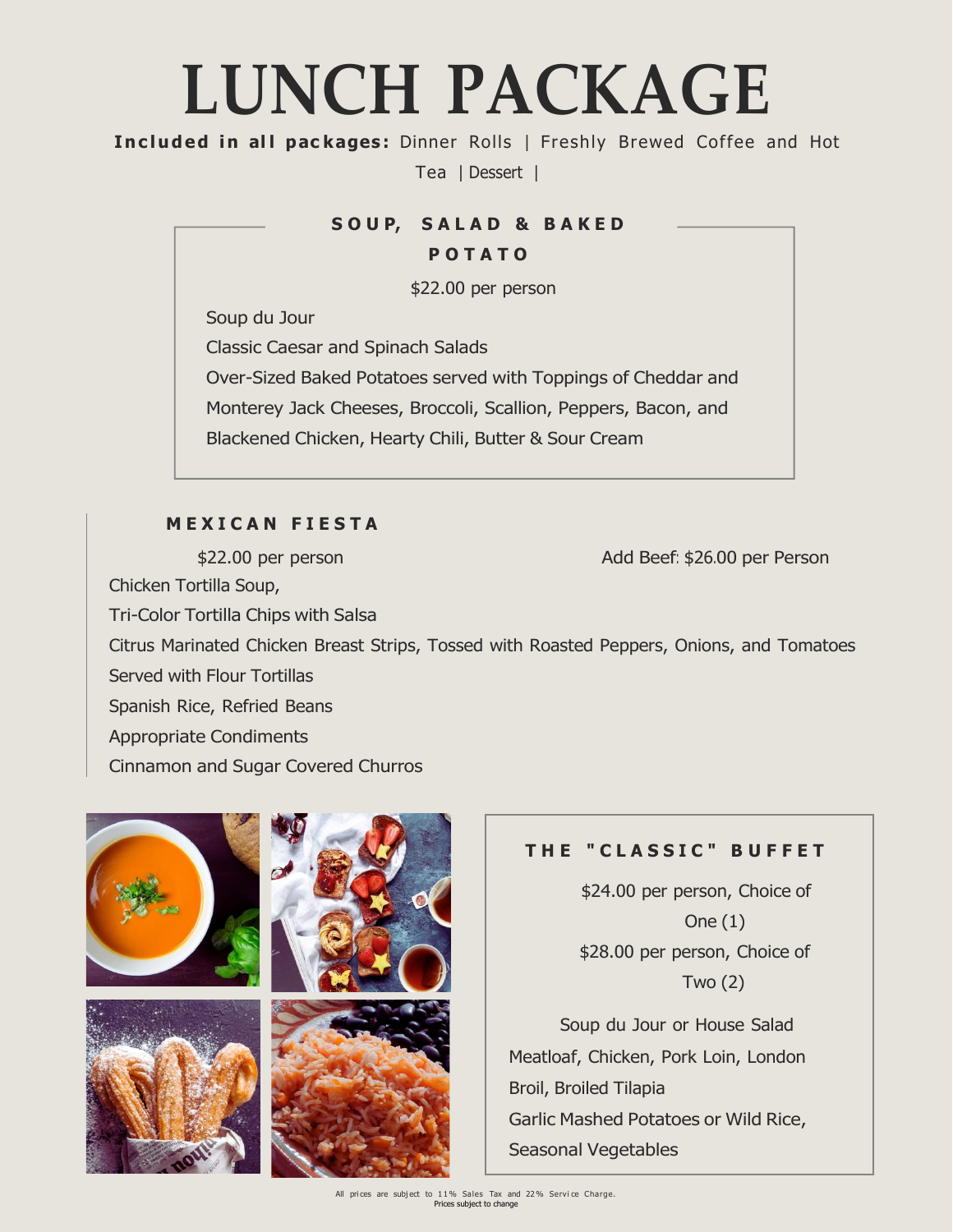## **LUNCH PACKAGE**

**Inc luded in al l pac kage s :** Dinner Rolls | Freshly Brewed Coffee and Hot

Tea | Dessert |

#### **P I Z Z A B U F F E T**

\$20.00 per person

House Salad Assortment of Handmade Thin Crust Pizzas Baked Mostaccioli w/ Marinara Warm Garlic Bread

## **T H E D E L I**

\$22.00 per person

House Salad Potato Salad, Cole Slaw Assorted Rolls and a Variety of Sliced Breads, Turkey Breast, Smoked Ham, Roast Beef with Assorted Sliced Cheeses, Crisp Lettuce and Vine-Ripe Tomatoes, Sliced Onions, Dill Pickles Homemade Chips Assortment of Appropriate Condiments



**I T ' S A W R A P** \$22.00 per person

Soup du Jour or House Salad Assorted Cold Wraps: Smoked Ham, Roasted Turkey, Roast Beef and Potato Salad, Homemade Chips, Dill

Warm It Up: Chicken, Steak and Vegetarian Wraps \$ 26.00 per person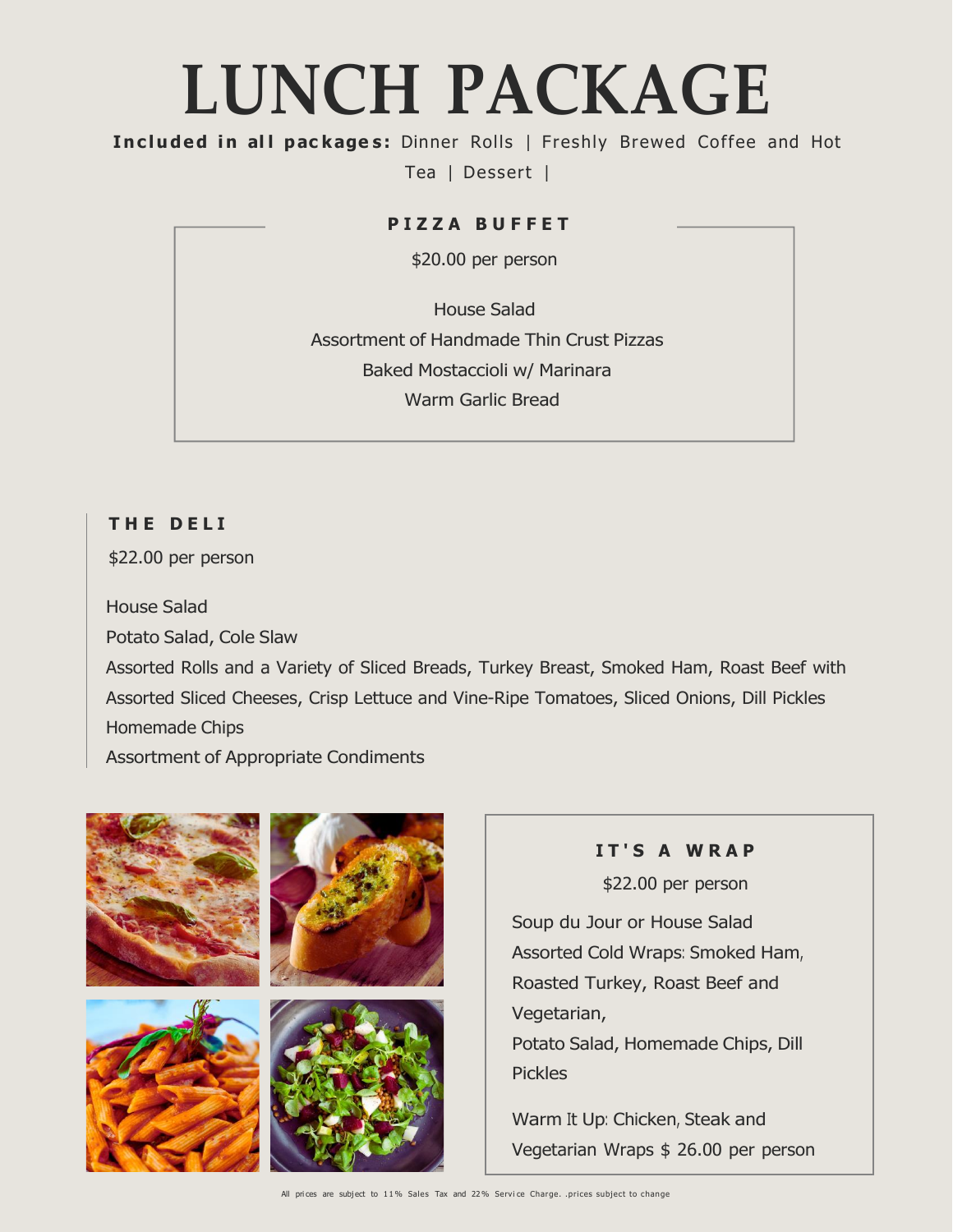# **DINNER PACKAGE**

**Included in all packages:** Dinner Rolls with Butter | Freshly Brewed

Coffee and Hot Tea | Chef's Choice of Dessert |

**Buffe t Styl e fo r \$38.00 per per son**

### **S T A R T E R S**

Choice of One (1):

Soup du Jour House Salad Caesar Salad **S I D E S**

Choice of Two (2):

Rice Pilaf Wild Rice Roasted Red Potatoes Garlic Mashed Potatoes Sauteed Vegetables Steamed Broccoli with Butter

## **E N T R E E S**

Choice of Two (2): Citrus Tilapia with Wine & Ginger Sauce Grilled Salmon with Bourbon Sauce Chicken Piccata with our Caper Wine Sauce Chicken Marsala with Mushrooms Herb-Roasted Chicken Pork Medallions-Apple Chantilly Sauce London Broil with a Mushroom Sauce Penne Pasta Pesto with vegetables



## **E N H A N C E M E N T S**

Prices are per person

| <b>Carved Sirloin of Beef</b>       | \$15.00 |
|-------------------------------------|---------|
| <b>Carved Roasted Turkey Breast</b> | \$11.00 |
| <b>Carved Baked Ham</b>             | \$10.00 |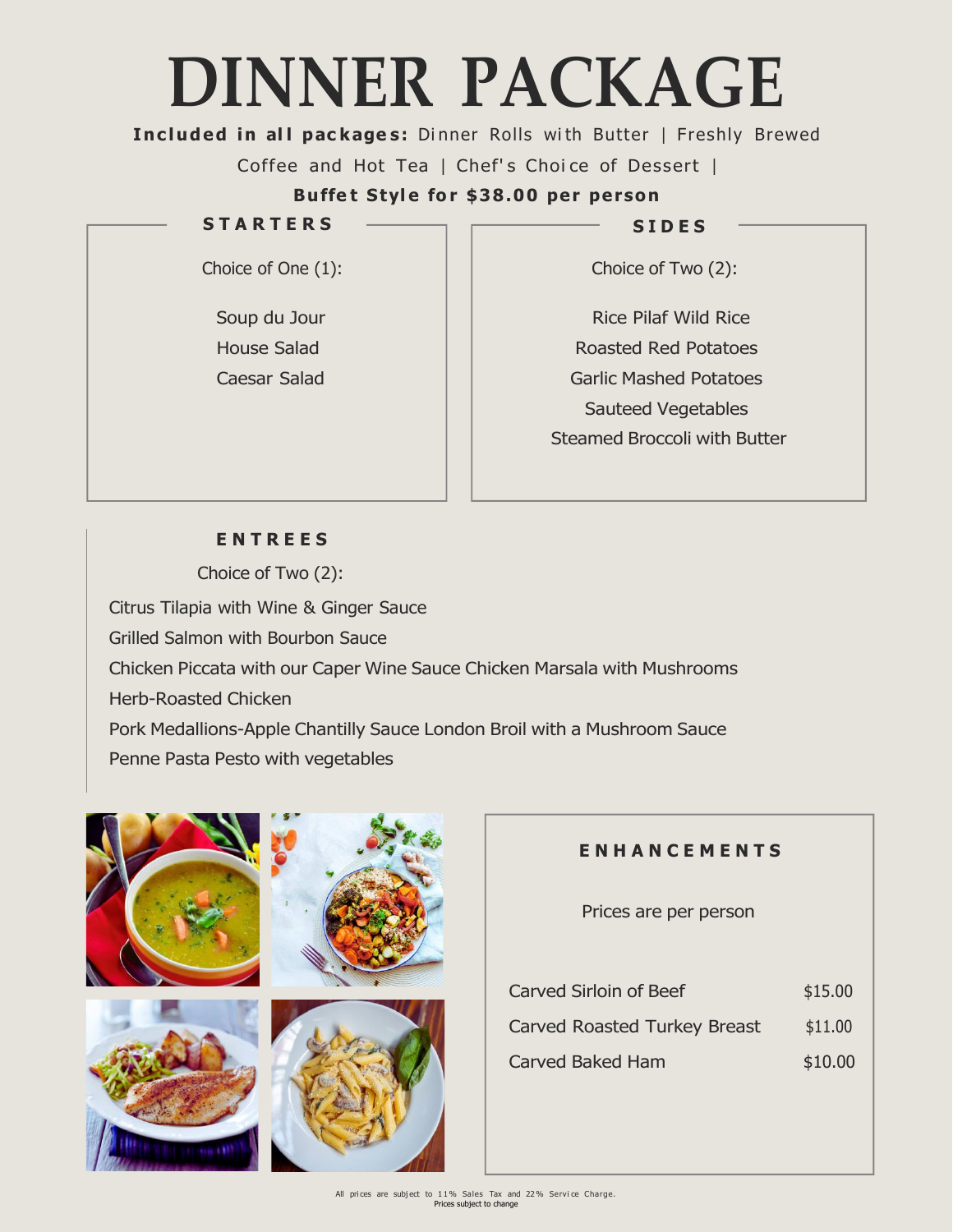# **A LA CARTE**

#### **S N A C K S**

| Prices are per dozen, individual item, or per pound |                  |  |
|-----------------------------------------------------|------------------|--|
| Assorted Cereal or Oatmeal                          | \$4.00 each      |  |
| Assorted Jumbo Cookies                              | \$20.00 dozen    |  |
| Chocolate Fudge Kahlua® Brownies                    | \$20.00 dozen    |  |
| <b>Assorted Breakfast Breads &amp; Pastries</b>     | \$24.00 dozen    |  |
| Various Bagels with Cream Cheese                    | \$24.00 dozen    |  |
| Seasonal Whole Fresh Fruit                          | \$2.00 each      |  |
| Granola & PowerBars                                 | \$2.00 each      |  |
| <b>Assorted Individual Fruit Yogurts</b>            | \$2.00 each      |  |
| Pretzel Sticks with Warm Cheese Sauce               | \$4.00 each      |  |
| <b>Premium Mixed Nuts</b>                           | $$24.00$ per lbs |  |

#### **I T ' S A W R A P**

Pricesareper carafe,pitchers, or individual item.

| Regular and De-caffeinated Coffee                                   | \$38.00 gallon |
|---------------------------------------------------------------------|----------------|
| Hot water& Assorted Individual Tea Bag Flavors                      | \$38.00 gallon |
| <b>HotChocolate with Marshmallows</b>                               | \$38.00 gallon |
| <b>Iced Tea or Lemonade</b>                                         | \$35.00 gallon |
| <b>Fruit Punch</b>                                                  | \$35.00 gallon |
| Assorted Ju ice Bott les                                            | \$4.00 each    |
| <b>Bottled Water</b>                                                | \$3.00 each    |
| <b>Assorted Sodas</b>                                               | \$3.00 each    |
| Milk - 2%, Skim, or Chocolate                                       | \$2.00 each    |
| Assorted Flavor Bott led Tea                                        | \$4.00 each    |
| All prince a principal to the 110/ Colon Tou and 220/ Course Chaves |                |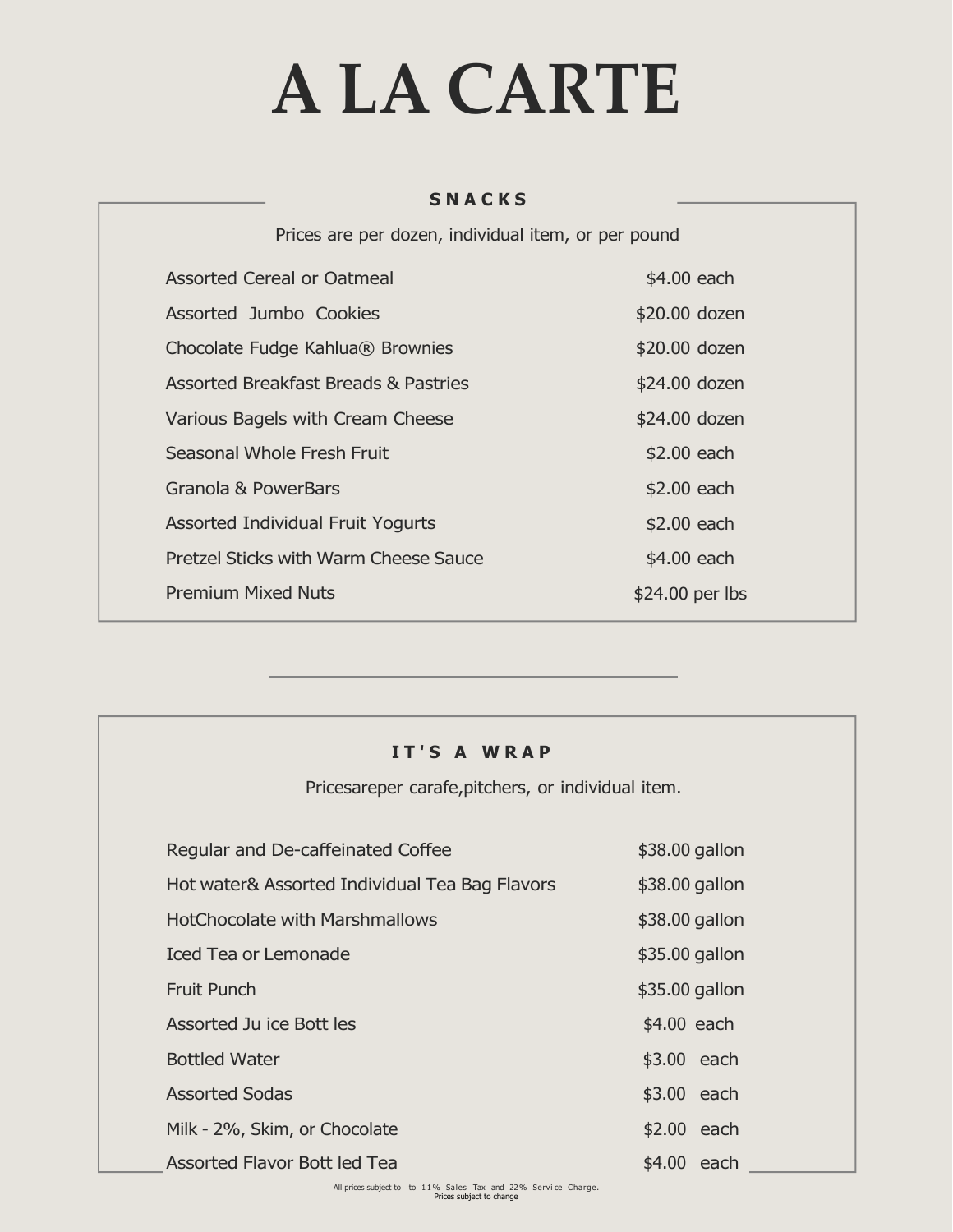# **COLD HORS D'OEUVRES**

#### **Pr i ces ar e per person**

#### **P L A T T E R S**

Fresh Crudites and Dips Sliced vegetables and ranch dip \$5.00 per person

Fresh Seasonal Fruit Display Fresh seasonal fruits with Yogurt dipping sauce \$5.00 per person

Grilled Vegetables Platter Assorted seasonal vegetables lightly charbroiled and drizzled with balsamic glaze \$5.00 per person

Domestic and Imported Cheese A variety of International and Domestic cheese Served with a selection of crackers \$7.00 per person



## **H A N D H E L D S**

| <b>Tomato Bruschetta</b>    | \$3.00 |
|-----------------------------|--------|
| Chilled Jumbo shrimp        | \$6.00 |
| Salmon rosette              | \$6.00 |
| <b>Antipasto Skewers</b>    | \$4.00 |
| <b>Finger Sandwiches</b>    | \$4.00 |
| Asparagus & Prosciutto roll | \$5.00 |
| Mozzarella & tomato skewers | \$4.00 |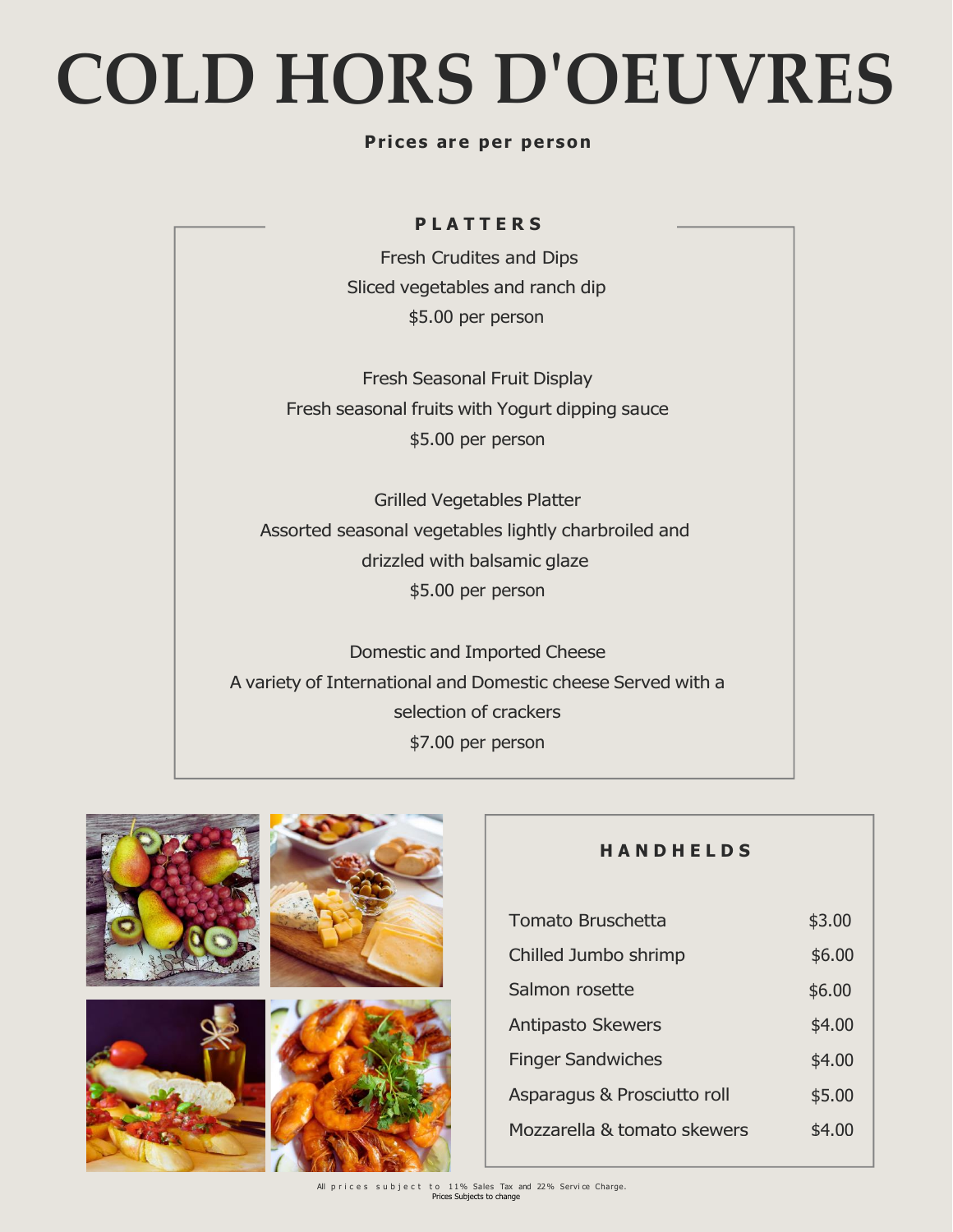# **HORS D'OEUVRES**

#### **Pr i ces ar e per person**

#### **H A N D H E L D S**

Salmon Bourbon Skewers \$6.00 Coconut Shrimp \$6.00 Mini crab cakes \$6.00

Spanakopita \$5.00 Vegetable pot stickers \$5.00 Miniature quiche \$4.00 Vegetable egg rolls \$4.00 Stuffed mushrooms \$5.00







## **I N T E R N A T I O N A LI N F L U E N C E S**

| Pork empanadas                | \$5.00 |
|-------------------------------|--------|
| Mango meatballs               | \$5.00 |
| <b>Sesame Chicken Skewers</b> | \$5.00 |
| Teriyaki beef skewers         | \$5.00 |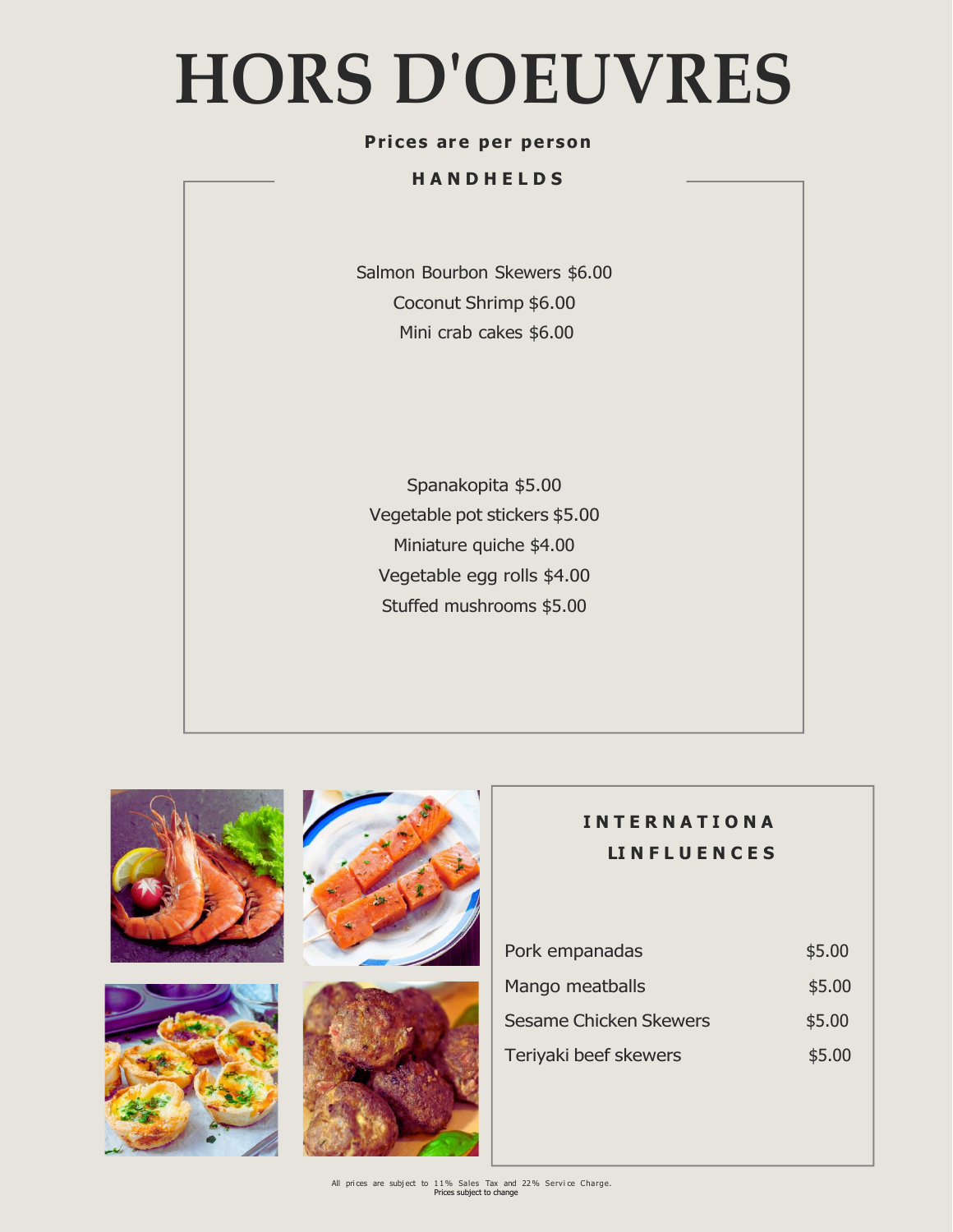## **ALL-DAY BREAKS**

#### **Pr i ces ar e per person**

#### **R E F R E S H M E N T S**

Chocolate Madness Freshly Baked Chocolate Chip Cookies, Assorted Candy Bars, Double Fudge Kahlua ® Brownies. \$13.00 per person

A Healthy Alternative Assorted Granola Bars, Trail Mix, Hummus with Pita Chips, and Fresh Sliced Fruit with dipping Sauce \$13.00 per person

Intermission Homemade Potato Chips Served with Onion Dip, Colored Tortilla Chips Served with Guacamole and Salsa \$13.00 per person

The Ballpark Pretzel Sticks served with cheese sauce, Roasted peanuts, Popcorn & Assorted Potato Chips \$13.00 per person

Afternoon Energizer Cheese Tray with Assorted Crackers and Fresh Vegetable Platter with Ranch Dip \$12.00 per person





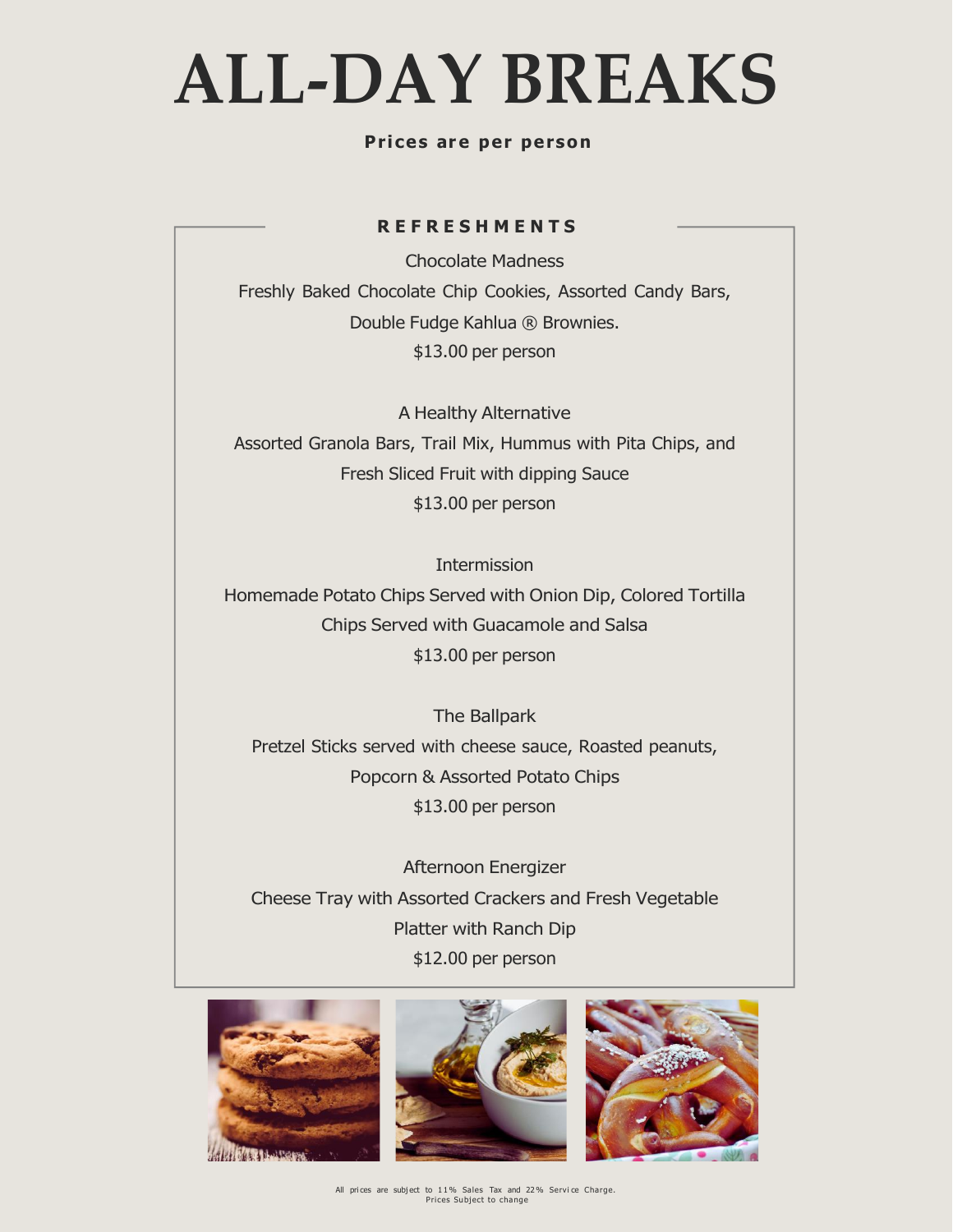## **BEVERAGE PACKAGE**

We are pleased to offer several different beverage service options designed to fit the needs of your group and event. All Bar Packages require a Bartender, with and additional Bartender Fee of \$100.00. Please note that sales and service of alcoholic beverages are regulated by the State of Illinois. We I.D. all individuals and have the right to refuse servi ce to anyone. State Law prohi bits guests from bringing any alcoholic beverages into the hotel.

#### **O P E N B A R**

Open Bar Packages are available for a prearranged number of guests and feature an unlimited beverage service at no charge to your guests. Charges are based on a flat rate per guest for a prearranged number of hours.

#### **H O S T E D B A R**

Hosted Bar Packages are available for a prearranged number of guests and time frame at no charge to your guests. Charges are based on the actual number of drinks that are served.

## **C A S H B A R**

Cash Bar Packages are available for a prearranged number of guests and time frame. All cash bars require your guests to pay for each beverage at the time of service, and are inclusive of applicable sale tax.

## **H O S T E D A N D C A S H B A R**

All Host and Cash Bars require a minimum in sales of \$300.00 and are designed for a minimum service for twenty-five (25) guests. Host and Cash Bars require a Bartender, and the Bartender Fee will be waived if a minimum of \$700 .00 in sales is met.

All Packages include: Call or Premium Brand Liquors, Domestic & Imported Beer, House Wine, Soft Drinks, and Mixers.



All prices are subject to 11% Sales Tax and 22% Service Charge. Prices Subject to Change